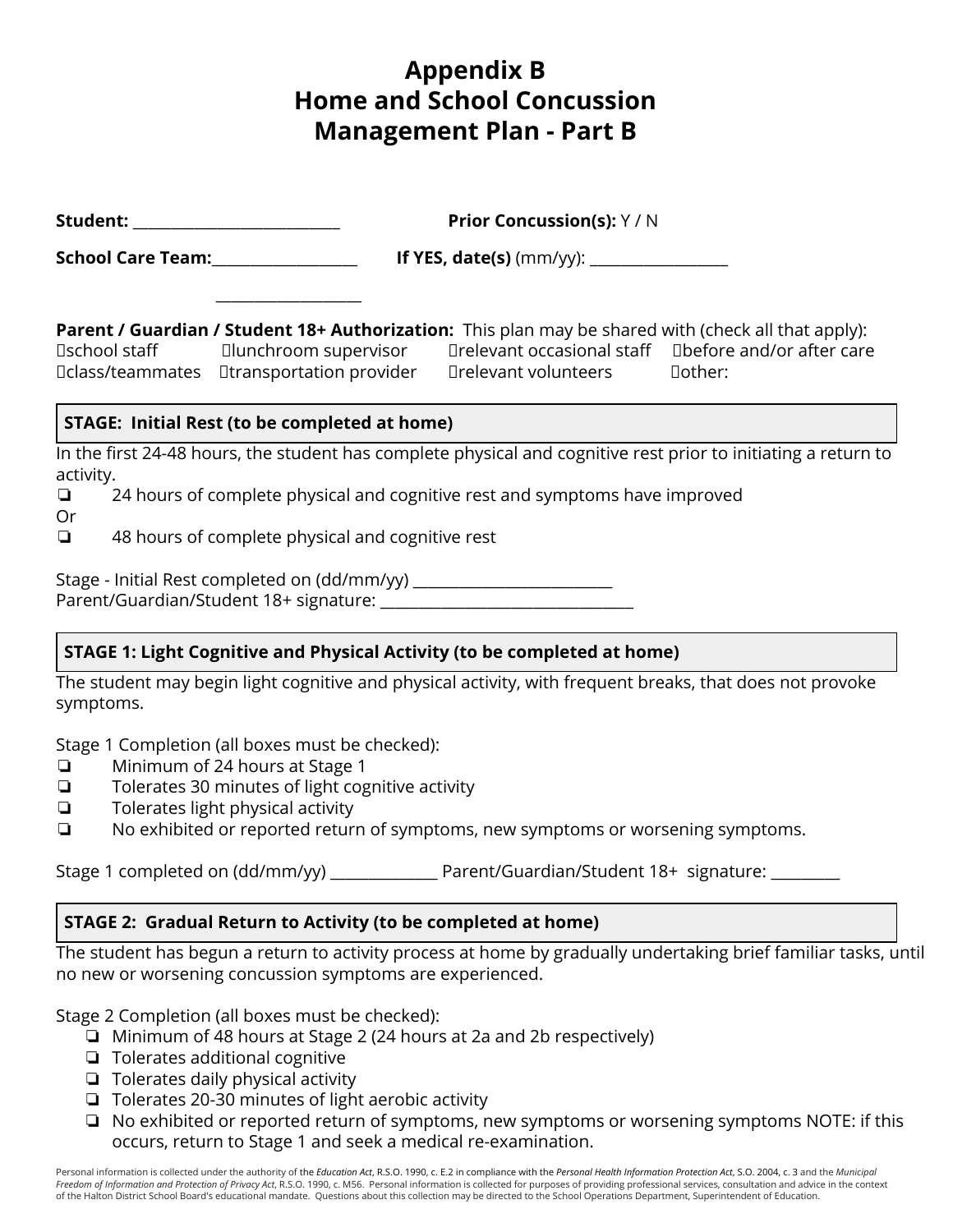## **STAGE 3: Prepare to Return to Cognitive and Physical Activity (to be completed at home and school)**

The student has begun a gradual return to cognitive and physical activity process at home and school by attending school part-time and gradually increasing usual activities, with appropriate supports.

School Care Team Meeting date: \_\_\_\_\_\_\_\_\_\_\_\_\_\_\_\_\_\_\_\_

| Restriction/Modification/Accommodation | Timeline |
|----------------------------------------|----------|
|                                        |          |
|                                        |          |
|                                        |          |

Stage 3 Completion (all boxes must be checked):

- ❏ Minimum of 24 hours at Stage 3
- ❏ Symptoms have improved
- ❏ Tolerates 4-5 hours of cognitive activity a day between home and school
- ❏ Tolerates simple individual drills/sport specific drills

❏ No exhibited or reported return of symptoms, new symptoms or worsening symptoms NOTE: if this occurs, return to Stage 2 and seek a medical re-examination.

Stage 3 completed on (dd/mm/yy) \_\_\_\_\_\_\_\_\_\_\_\_\_\_ Parent/Guardian/Student 18+ signature: \_\_\_\_\_\_\_\_\_\_\_\_\_ School Care Team signature: \_\_\_\_\_\_\_\_\_\_\_\_\_

## **STAGE 4: Complete Return to Learn and Increased Physical Activity (to be completed at home and school)**

The student is returning to full cognitive activities by attending school full-time and increased physical activities. Minimal supports required at this stage.

School Care Team Meeting date: \_\_\_\_\_\_\_\_\_\_\_\_\_\_\_\_\_\_\_\_

| Restriction/Modification/Accommodation | Timeline |
|----------------------------------------|----------|
|                                        |          |
|                                        |          |

Stage 4 Completion (all boxes must be checked):

- ❏ Minimum of 24 hours at Stage 4
- ❏ Symptoms have improved
- ❏ Tolerates a full day of school and a nearly normal workload with no accommodations or modifications
- ❏ Tolerates increased physical activity, as detailed in chart (pg.2)
- ❏ No exhibited or reported return of symptoms, new symptoms or worsening symptoms NOTE: if this occurs, return to Stage 3 and seek a medical re-examination

❏ Concussion Medical Clearance signed by a physician or nurse practitioner

Stage 4 completed on (dd/mm/yy) \_\_\_\_\_\_\_\_\_\_\_\_\_\_\_ Parent/Guardian/Student 18+ signature: \_\_\_\_\_\_\_

School Care Team signature: